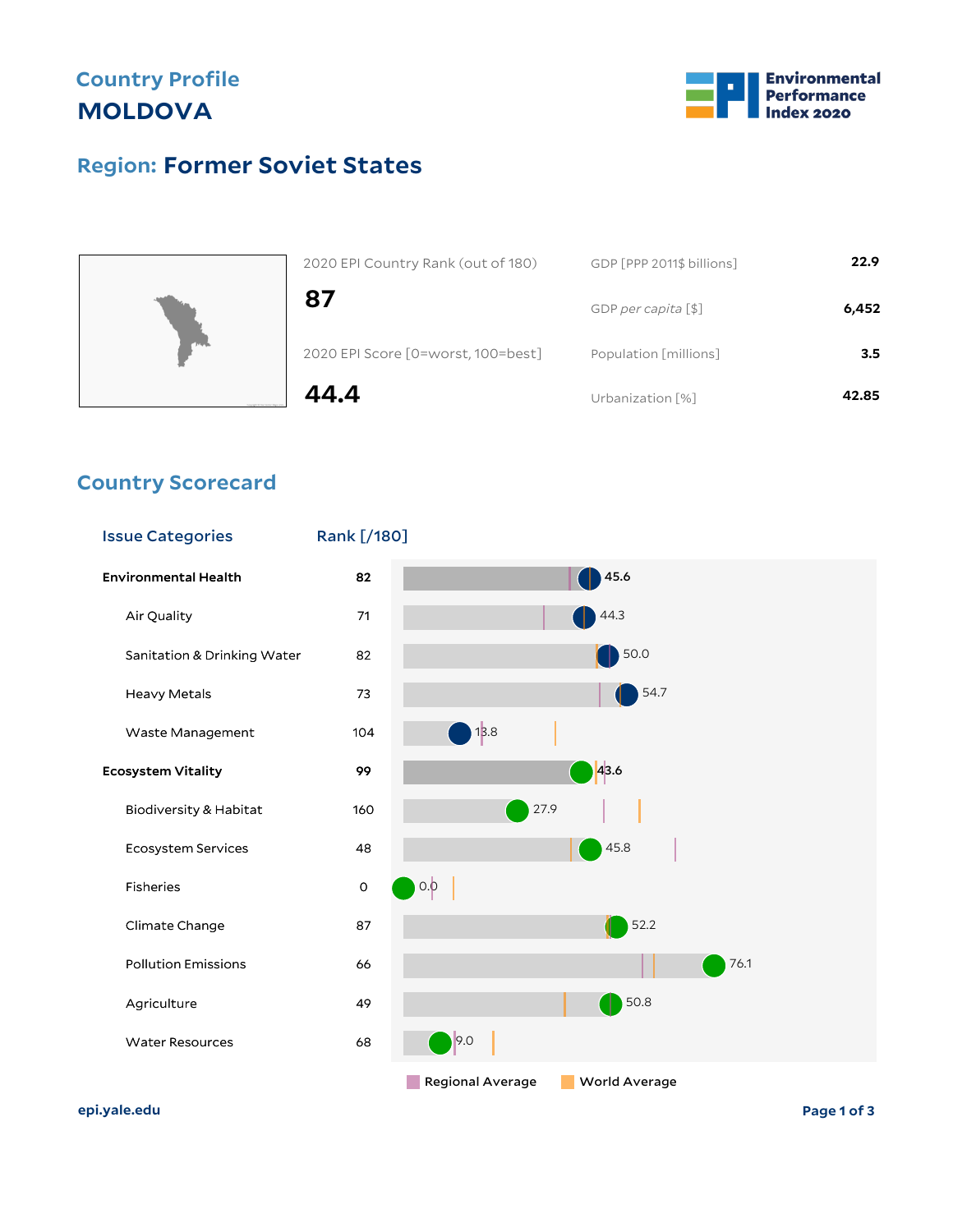# **MOLDOVA Country Profile**



### **Former Soviet States Region:**

|                                                     | <b>Rank</b>  | <b>EPI Score</b> | 10-Year<br>Change        | Regional<br><b>Rank</b> | <b>Regional</b><br><b>Average</b> |
|-----------------------------------------------------|--------------|------------------|--------------------------|-------------------------|-----------------------------------|
| <b>Environmental Performance Index</b>              | 87           | 44.4             | $-2.3$                   | $\overline{7}$          | 45.7                              |
|                                                     |              |                  |                          |                         |                                   |
| <b>Environmental Health</b>                         | 82           | 45.6             | $+8.2$                   | $\overline{4}$          | 40.7                              |
| Air Quality                                         | 71           | 44.3             | $+14.3$                  | 3                       | 34.3                              |
| Household solid fuels                               | 76           | 46.8             | $+10.3$                  | 6                       | 46.9                              |
| $PM_{2.5}$ exposure                                 | 85           | 41.7             | $+17.1$                  | 2                       | 24.8                              |
| Ozone exposure                                      | 53           | 53.4             | $+15.6$                  | 3                       | 38.2                              |
| <b>Sanitation &amp; Drinking Water</b>              | 82           | 50               | $+1.5$                   | 8                       | 50.5                              |
| Unsafe sanitation                                   | 95           | 48.9             | $+1.7$                   | 8                       | 49.0                              |
| Unsafe drinking water                               | 65           | 50.6             | $+1.3$                   | 8                       | 51.5                              |
| Heavy Metals / Lead exposure                        | 73           | 54.7             | $+7.7$                   | $\overline{4}$          | 48.0                              |
| Waste Management / Controlled solid waste           | 104          | 13.8             | $\overline{\phantom{a}}$ | 4                       | 19.1                              |
| <b>Ecosystem Vitality</b>                           | 99           | 43.6             | $-9.3$                   | 10                      | 49.0                              |
| <b>Biodiversity &amp; Habitat</b>                   | 160          | 27.9             | $+0.3$                   | 12                      | 48.9                              |
| Terrestrial biomes (nat'l)                          | 153          | 20.9             | $\overline{\phantom{0}}$ | 8                       | 41.5                              |
| Terrestrial biomes (global)                         | 156          | 22.1             |                          | 12                      | 46.2                              |
| Marine protected areas                              | $\circ$      | $\circ$          | ۳                        | 8                       | 14.7                              |
| Protected Areas Representativeness Index            | 133          | 14.5             | $+5.4$                   | 8                       | 16.5                              |
| Species Habitat Index                               | 105          | 80.6             | $-0.7$                   | 11                      | 90.4                              |
| Species Protection Index                            | 154          | 2.5              | $\overline{\phantom{a}}$ | 12                      | 68.9                              |
| Biodiversity Habitat Index                          | 164          | 40.2             | $-1.7$                   | 12                      | 56.0                              |
| <b>Ecosystem Services</b>                           | 48           | 45.8             | $-11.4$                  | 9                       | 66.4                              |
| Tree cover loss                                     | 54           | 39.8             | $-17.6$                  | 9                       | 66.1                              |
| Grassland loss                                      | 1            | 100              | $+38.4$                  | 1                       | 59.0                              |
| Wetland loss                                        | 1            | 100              | $+50.5$                  | 1                       | 77.3                              |
| <b>Fisheries</b>                                    | $\circ$      | O                | $\overline{\phantom{0}}$ | 8                       | 7.0                               |
| <b>Fish Stock Status</b>                            | $\circ$      | 0                | $\overline{a}$           | 8                       | 7.8                               |
| Marine Trophic Index                                | O            | O                | -                        | 8                       | 10.7                              |
| Fish caught by trawling                             | 0            | O                |                          | 8                       | 3.2                               |
| Climate Change                                      | 87           | 52.2             | $-14.4$                  | 5                       | 50.5                              |
| $CO2$ growth rate                                   | 83           | 43               | $-12.8$                  | 6                       | 44.6                              |
| CH <sub>4</sub> growth rate                         | 59           | 82.3             | $-17.7$                  | $\overline{2}$          | 49.9                              |
| F-gas growth rate                                   | 102          | 86.9             | $+20.6$                  | 9                       | 88.5                              |
| $N2O$ growth rate                                   | 174          | 0                | $-83.5$                  | 10                      | 33.9                              |
| Black Carbon growth rate                            | 88           | 54.3             | $-19.9$                  | 5                       | 46.9                              |
| $CO2$ from land cover                               | 120          | 36.9             |                          | 12                      | 83.3                              |
| Greenhouse gas intensity growth rate                | 112          | 43.4             | $-30.6$                  | $\overline{7}$          | 49.2                              |
| Greenhouse gas emissions per capita                 | 61           | 67.4             | $-5.2$                   | 3                       | 41.5                              |
| <b>Pollution Emissions</b>                          | 66           | 76.1             | $-23.9$                  | 5                       | 58.4                              |
| $SO2$ growth rate                                   | 119          | 52.2             | $-47.8$                  | 8                       | 60.8                              |
| $NOx$ growth rate                                   | $\mathbf{1}$ | 100              | $\overline{\phantom{a}}$ | 1                       | 55.9                              |
| Agriculture / Sustainable Nitrogen Management Index | 49           | 50.8             | $-7.4$                   | 6                       | 50.5                              |
| Water Resources / Wastewater treatment              | 68           | 9                | $\equiv$                 | 6                       | 12.4                              |

**Note:** three largest increases in green and three largest decreases in red. "–" indicates no change.

#### **epi.yale.edu Page 2 of 3**